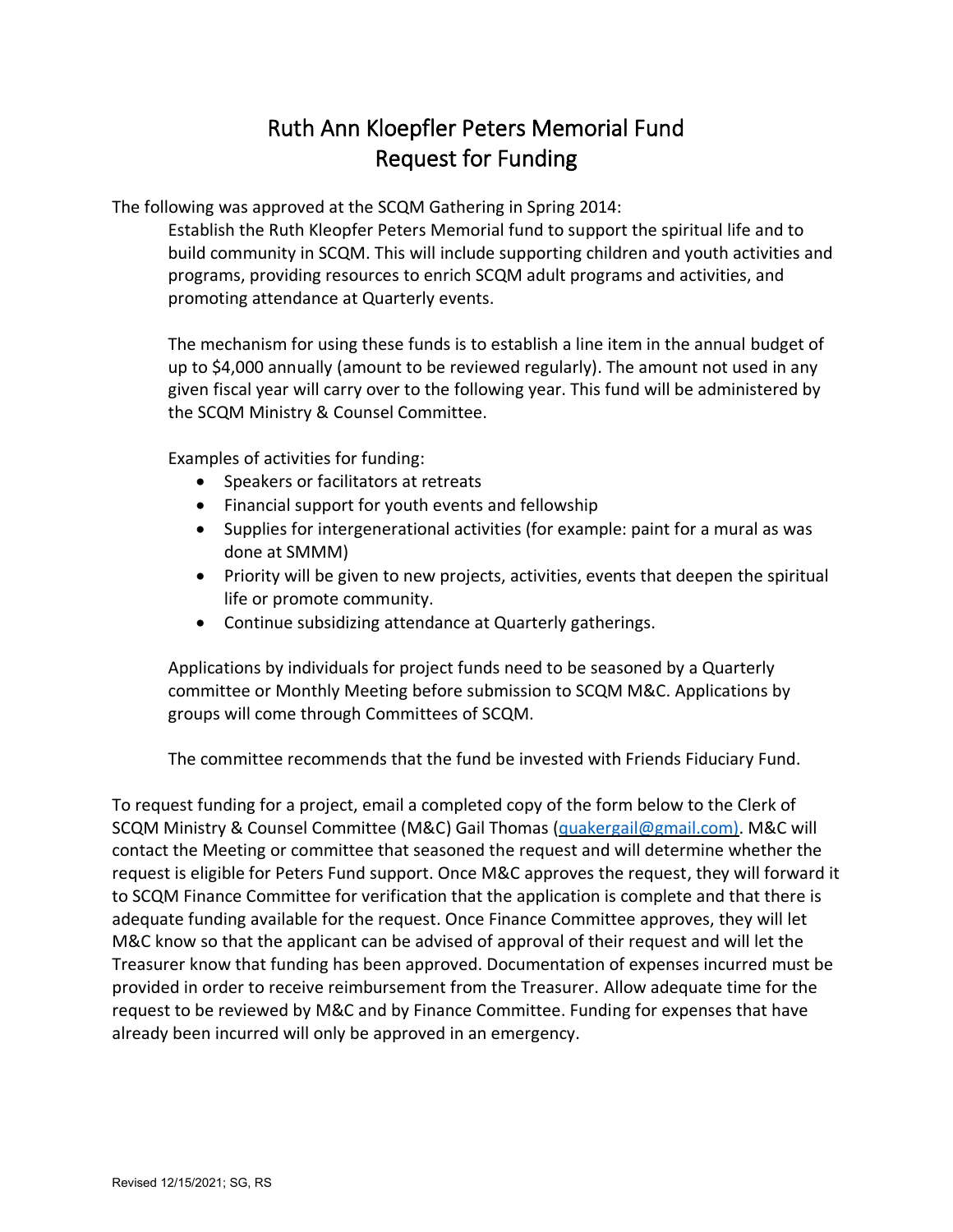## Instructions for Completing the Application Form

The form can be filled out in Adobe Reader. All fields above the dashed line must be completed.

**Project Title**: clear & concise name for the proposed project

**Date of Request**: date the form is being filled out

**Requested by**: include name, email address, and phone number

- **Project Description** and **Benefit to the Quarter**: provide enough information so that M&C and Finance Committee have a clear understanding of the proposed project and can determine the project's eligibility for Peters Fund support. If necessary, attach additional documentation to the application form.
- **Project Cost**: total cost of the project

**Date Funds Required**: when the funds are needed

- **Amount Requested**: the exact amount of funding being requested from the Peters Fund
- **Funding from Other Sources**: if the amount requested is less than the project cost, then list the amount of funding being provided by other sources. If the amount requested is the same as the project cost, enter \$0 in this field.
- **List Other Sources**: if funding is being provided by other sources, list those sources here. If the funding from other sources is \$0, then enter N/A in this field.
- **Meeting or Committee that Seasoned Request**: enter the Monthly Meeting, Monthly Meeting committee, or SCQM committee that seasoned and approved the request in this field.
- **Meeting or Committee Contact Information**: enter the name, email, and phone number for the clerk of the Meeting or committee listed in the previous field.

The appropriate committee or officer should fill in the date of each action for the fields below the dashed line. Electronic copies of the completed form should be retained by M&C, Finance Committee, and the Treasurer.